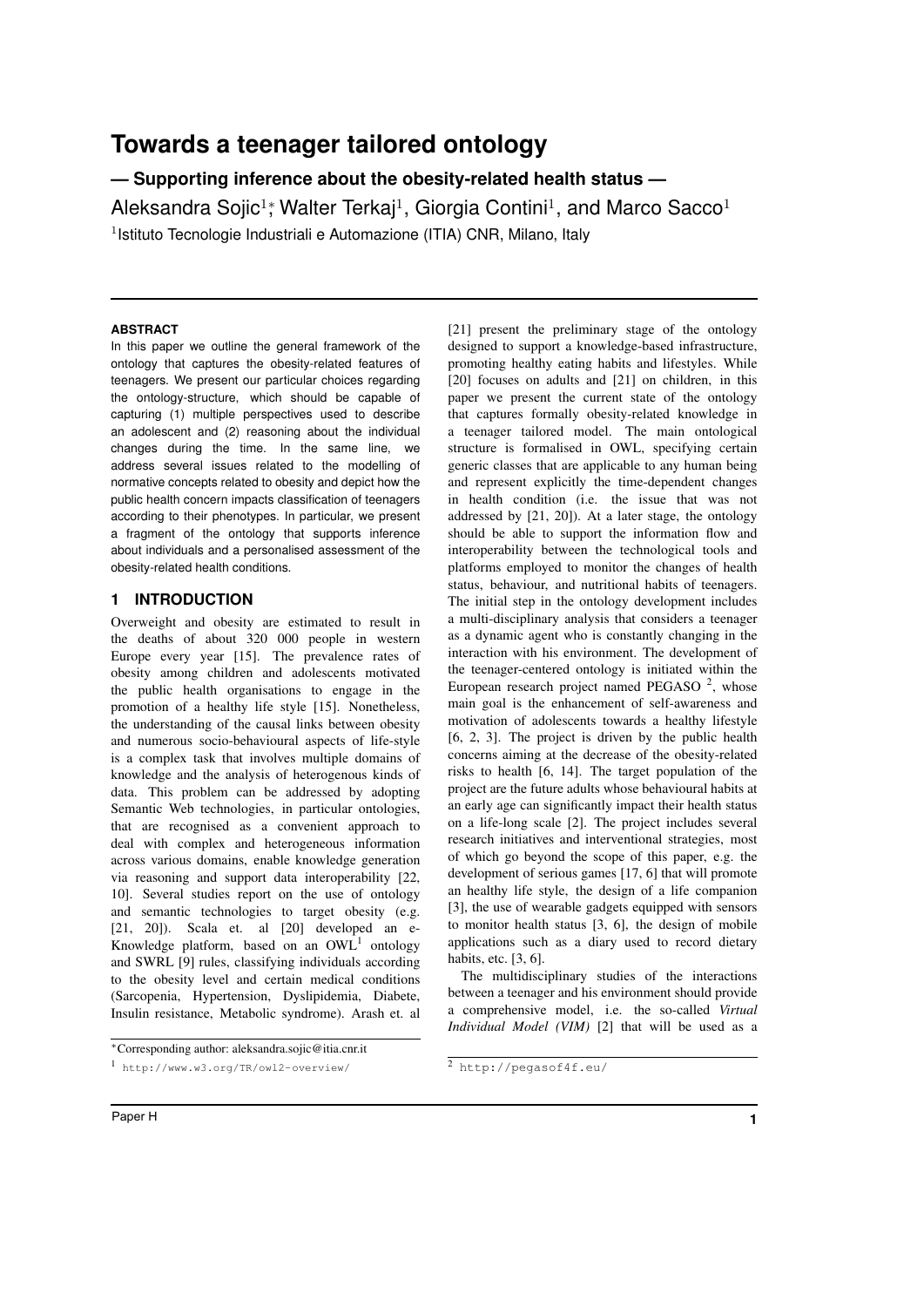theoretical framework of the PEGASO project. While the VIM captures obesity-related knowledge by the common representational means, e.g. natural language, tables and graphs (readable to competent human experts), the presented information is still implicit and it is not specified in a formal language. The VIM lacks a formal semantics that could disambiguate its terminological and ontological assumptions, structuring the concepts and relations in a comprehensive and machine-readable form. After several interviews with the domain-experts, the key targets of the ontologymodel are specified to: (1) capture the health condition of an *Individual*; (2) detect personal obesity-related risk factors; (3) optimise the information structuring in order to provide a personalised feedback that can motivate behavioural changes towards a healthy lifestyle. In the following section we first outline several theoretical and practical aspects that will be relevant to describe how the preliminary ontology was designed and to justify our decisions about the structural segments of the ontology. Then, we present the current state of the ontology that captures the physical domain and classifies the health conditions based on assessment of the body constitution. Finally, we provide an example of reasoning over personal assessment of the obese condition by combining OWL and the Semantic Web Rule Language (SWRL) rules.

## **2 THE ONTOLOGY STRUCTURE**

The framework of the ontology aims at integrating several fields of knowledge that are related to the problem of obesity. In this section we identify the fields that will be represented as the main ontology modules, each of which considers a particular aspect that is relevant for the problem. Regarding the methodological strategy of our approach, we keep in line with the tradition that considers *ontology* as an engineering artifact that is useful to model some aspects of the world. In other terms, we accept the position that in AI systems, "what exists" is that which can be represented [5, p. 908–909]. The aim of this section is to explain and justify our representational choices in the context of current scientific knowledge and goals of the work.

#### A cross-disciplinary approach

While dealing with the problem of obesity it is important to consider several factors such as physical inactivity, physiological dysfunction, unhealthy eating habits, social and psychological problems. In some cases, one of these aspects can be more decisive than the others causing overweight or obesity, in other cases, the disease is the result of a combination of many factors. In order to diagnose and modify the health status of an individual it is necessary to take into account his/her current condition through a comprehensive model capable of representing the human being as a whole. Such a model is an abstract representation that aims at integrating the cross-disciplinary knowledge about an individual, his/her characteristics and relationships in a broad context. It aims to comprehensively represent all the components that influence the *health status* of a teenager that is related to overweight and obesity. The model (i.e. VIM) focuses on three distinct levels in order to characterise the states of an individual: (1) the physical-physiological level, (2) the nutritional level, and (3) the psychological level. All these various perspectives constitute an integral approach to the understanding of an individual, providing the theoretical framework to determine the individual's health status in a dynamic manner. The theoretical model is considered as the initial ground that is used for the ontology development. The ontology model needs to specify further on a formal level the structure, concepts, and the most relevant relations that hold between them. Designing such an ontology model that integrates all the relevant perspectives is a challenging task. First, it involves collaboration of the experts with different backgrounds (philosophers, biomedical experts, clinicians, psychologists, computer scientists, and engineers), positioning the ontology in an interdisciplinary environment that is dealing with the terminological and conceptual problems in order to merge numerous (domain-specific) perspectives (see e.g. [22]). Second, the ontology design involves the decision on the ontology structure that will be crucial to its successful application. Currently, we consider the most convenient modularisation strategy [1, 4] to organise knowledge. At this point we have decided to divide the main ontology structure according to two criteria: (a) the criterion of *disciplinary perspectives*  $[6, 2, 3]$ (specifying modules 1-5) and (b) the criterion of an *integrative view* (specifying modules 6-7). The resulting structure consists of the following modules:

- 1. *Physical* domain describing physical features of a teenager
- 2. *Physical Activity* and the related behaviour of a teenager.
- 3. *Physiological* domain
- 4. *Psycho-social* domain
- 5. *Alimentary behaviour*
- 6. *Trends of change* of an individual status that is formalised within (1-5). This module will be used to model the decisions about the interventional strategies and a personalised feedback to teenagers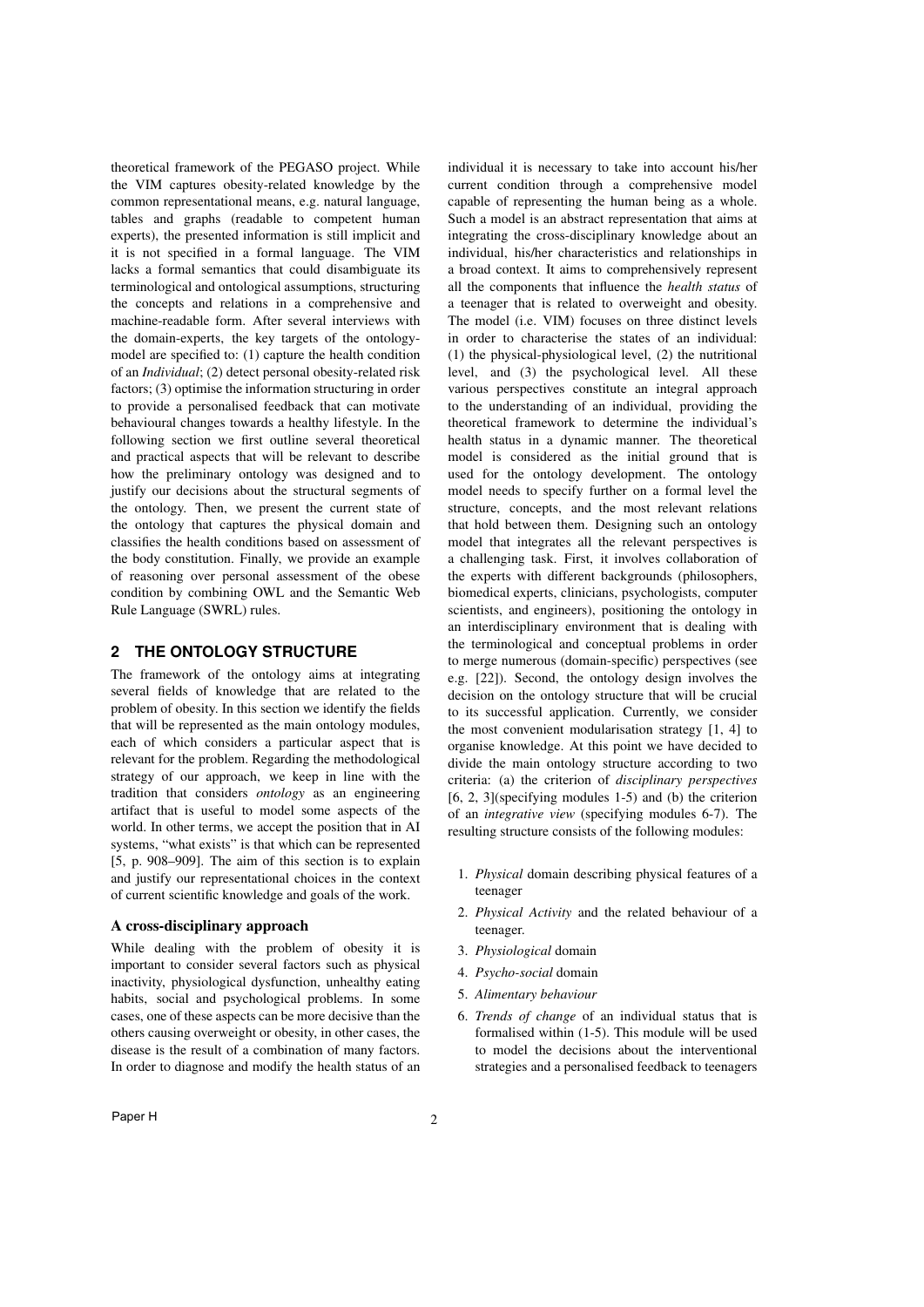7. *Commons* module to support the interoperability between the modules (1-6)

The ontology is currently at an early stage of development and has formalised only the segments relevant for the first module. The module distinguishes the relevant body features, linked to measurements and certain classes of health conditions that will be used to define the obesity-related status and potential risk factors. In the following subsection we present the links between the measurements characterising body constitution that are afterwords used to classify the corresponding health conditions.

# Capturing normative concepts: assessment of obesity as a health condition

In general terms, a description of a teenager via some structural, functional, and behavioural characteristics is actually capturing aspects considered to be relevant to describe the teenager-specific phenotype. A phenotype is defined as a set of features of an organism that emerges as a result of interactions of his genetic material (specified as genotype) and the environment (see e.g.[11]). Herein, the genotype<sup>3</sup> of a teenager is not considered explicitly. We focus on the phenotypic features describing the class to which a person belongs as determined by the description of his/her physical and behavioural characteristics [11]. Thus, we consider that a person's phenotype belongs to the class *obese* based on his characteristics, description of which (despite of individual variations) fits to the description of an obese phenotype that is typical for every person of a certain *age*, *gender*, and with a specific *body mass index*. We define *typical* features of an *obese* phenotype in terms of a conventional agreement at the current stage of knowledge. The reference system that we use to characterise the physical features of an obese phenotype is provided by the World Health Organisation[14] and it includes the age and gender specific ranges of values, e.g. body mass index of a teenager (see [16]). Thus, we treat the description of body constitution as a specific characterisation of phenotype that is associated with *health condition*.

Figure 1 presents the hierarchy of the relevant health conditions, specifying the physical constitution that considers adiposity, body fat distribution, body mass, and central obesity. Each of the conditions is associated with a specific classification and linked to the reference values that characterise physical features relative to gender and age [16]. These classifications are distinct as they are using diverse criteria to describe a condition of body constitution.



Fig. 1. A fragment of the obesity-related classes used for the assessment of a personal health condition that is directly dependent on gender and age at the time of assessment.

For instance, the criterion of body mass (provided as body mass index [16]) in one of the classifications is used to distinguish people as belonging to one of the following groups: *obese, underweight, overweight* or *normal weight* [14]. According to the classification that considers fat distribution, a person may be classified either as *android* or as *gynoid*. In the following section we provide an example of the personalised assessment of the obese condition according to the measure of body mass index, relative to gender and age at the time of assessment.

#### A fragment of the ontology

An ontology as an artefact is not intended to cover the world in its entirety, but only chosen aspects of the world, on specific levels of abstraction, and for given purposes. Thus, we present here a 'simplified view of the world that we wish to represent'[5] while modelling obesity-related knowledge in a declarative formalism. We defined the scope of our universe of discourse that is relevant for the goals of our formal model, i.e. (1) capturing the physical characteristics of a *person* and then (2) evaluating the health condition specifically for a *teenager*. The former goal was reached by developing an OWL ontology, whereas the latter by defining SWRL rules. The class hierarchy of the OWL ontology consists of two key classes: Person and HealthCondition. These two classes are linked by a restriction involving the object property isInHealthCondition, so that a *person* can be associated with one or more health conditions (see Figure 2) while aiming at tracking the evolution of the health condition over time in a dynamic context. The classification of a generic health condition as belonging

 $\frac{3}{3}$  The class to which a person belongs as determined by the description of his/her physical material made up of DNA passed to the organism by his parents.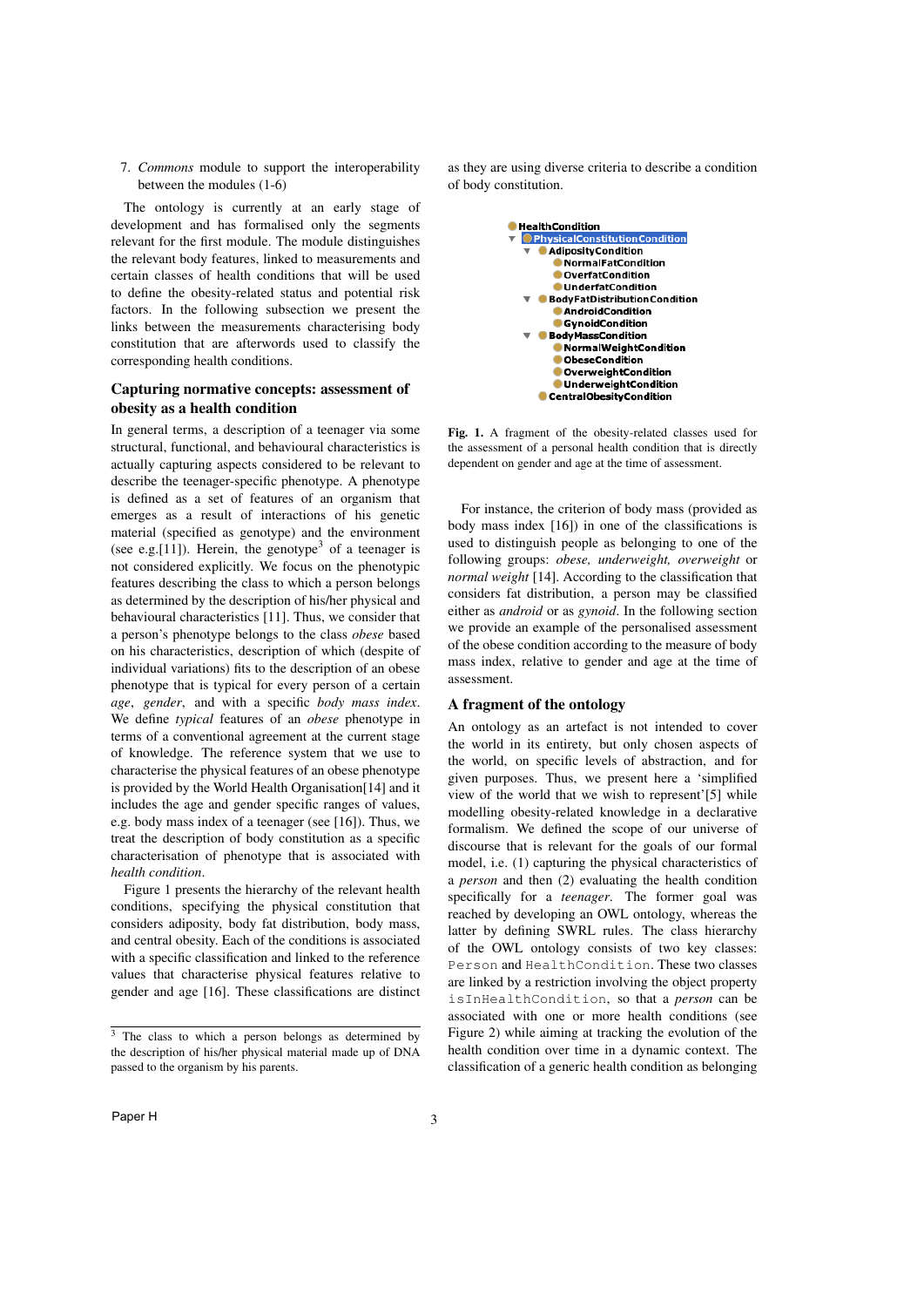

Fig. 2. Depicting the general structure of the classes and relations used to support the reasoning over instances, e.g. the orange arrow (bold dashed) stands for an inferred relation that classifies TomCondition1 as an ObeseCondition.

| <b>Rule function</b>                                                                                                                                              | <b>Examples of the rules specified in SWRL</b>                                                                                                                                                                                                                                                                                                                                                                                                                                                                                                                                                     |  |  |
|-------------------------------------------------------------------------------------------------------------------------------------------------------------------|----------------------------------------------------------------------------------------------------------------------------------------------------------------------------------------------------------------------------------------------------------------------------------------------------------------------------------------------------------------------------------------------------------------------------------------------------------------------------------------------------------------------------------------------------------------------------------------------------|--|--|
| Calculates age of a person at the<br>time of assessment of a health<br>condition                                                                                  | HealthCondition(?h), Person(?p), isInHealthCondition(?p, ?h), isAssessedOnDateMonth(?h, ?hmonth), isAssessedOnDateYear(?h, ?hvear),<br>isBornInMonth(?p, ?pmonth), isBornInYear(?p, ?pyear), add(?agemonthtot, ?agemonth2, ?agemonth1), divide(?ageyeartot, ?agemonthtot,<br>12), multiply(?agemonth2, ?ageyear, 12), subtract(?agemonth1, ?hmonth, ?pmonth), subtract(?ageyear, ?hyear, ?pyear) -><br>isAssessedAtAge(?h, ?ageyeartot)                                                                                                                                                            |  |  |
| Age and gender-specific                                                                                                                                           | HealthCondition(?h), Male(?p), isInHealthCondition(?p, ?h), isAssessedAtAqe(?h, ?aqe), isCharacterizedByBodyMassIndex(?h, ?index),                                                                                                                                                                                                                                                                                                                                                                                                                                                                 |  |  |
| assessment of a health condition                                                                                                                                  | greaterThanOrEgual(?age, 13.0), greaterThanOrEgual(?index, 24.8), lessThan(?age, 13.5) -> ObeseCondition(?h)                                                                                                                                                                                                                                                                                                                                                                                                                                                                                       |  |  |
| Age and gender-specific                                                                                                                                           | HealthCondition(?h), Male(?p), isInHealthCondition(?p, ?h), isAssessedAtAge(?h, ?age), isCharacterizedByBodyMassIndex(?h, ?index),                                                                                                                                                                                                                                                                                                                                                                                                                                                                 |  |  |
| assessment of a health condition                                                                                                                                  | greaterThanOrEqual(?age, 14.0), greaterThanOrEqual(?index, 25.9), lessThan(?age, 14.5) -> ObeseCondition(?h)                                                                                                                                                                                                                                                                                                                                                                                                                                                                                       |  |  |
| Age and gender-specifc                                                                                                                                            | Female(?p), HealthCondition(?h), isInHealthCondition(?p, ?h), isAssessedAtAge(?h, ?age), isCharacterizedByBodyMassIndex(?h, ?index),                                                                                                                                                                                                                                                                                                                                                                                                                                                               |  |  |
| assessment of a health condition                                                                                                                                  | greaterThanOrEqual(?age, 13.0), greaterThanOrEqual(?index, 26.2), lessThan(?age, 13.5) -> ObeseCondition(?h)                                                                                                                                                                                                                                                                                                                                                                                                                                                                                       |  |  |
| Members <b>DHEE   Property assertions: Tom</b><br>$\mathbb{X}$<br>$\bullet$<br>Object property assertions<br>♦ Martin<br><b>♦ Tom</b><br>Data property assertions | Object property assertions<br>Members list: 0000<br><b>Description: TomConditid</b><br>Ж<br>Types <sup>C</sup><br>Data property assertions<br>MinaCondition1<br><b>BodyMassConditio</b><br>sisAssessedOnDateYea 2014<br><b>MinaCondition2</b><br>ObeseCondition<br>sAssessedOnDateMonth 11<br><b>TomCondition1</b><br>sCharacterizedBvBodvMassIndex 25.0<br><b>TomCondition2</b><br>sisInHealthCondition TomCondition1<br>sisInHealthCondition TomCondition2<br>Object property assertions<br>Members list: DEDE<br>$\mathbb{X}$<br>scharacterizedByBodyMassIndex 25.0<br>Data property assertions |  |  |

Fig. 3. The example of the rules used to support reasoning about a personalised assessment of health condition, e.g. TomCondition1 is ObeseCondition (inferred by the Pellet reasoner in Protégé.)

to one the HealthCondition subclasses (see Figure 1) is performed by means of SWRL rules that makes use of (1) physical (structural) and functional (metabolic, etc.) features, (2) gender, and (3) age of a person.

The *physical and functional features* are directly associated with a health condition, e.g. the body mass index is defined using the data property isCharacterizedByBodyMassIndex (see Figures 2 and 3).

The *gender* is defined by instantiating a Person as belonging to one of its subclasses, i.e. classes Male and Female.

The exact *age* of a person when the health condition is evaluated is a crucial information because the reference values for the assessment are particularly varying in the adolescence when body grows and changes [16]. In order to capture this variability that can impact on the assessment, we associate Person with the birth date and HealthCondition with the date of assessment (year and month) by using the following object properties and restrictions:

# Class: Person

# SubClassOf: (1)

isInHealthCondition only HealthCondition isBornInYear only integer

Paper H 4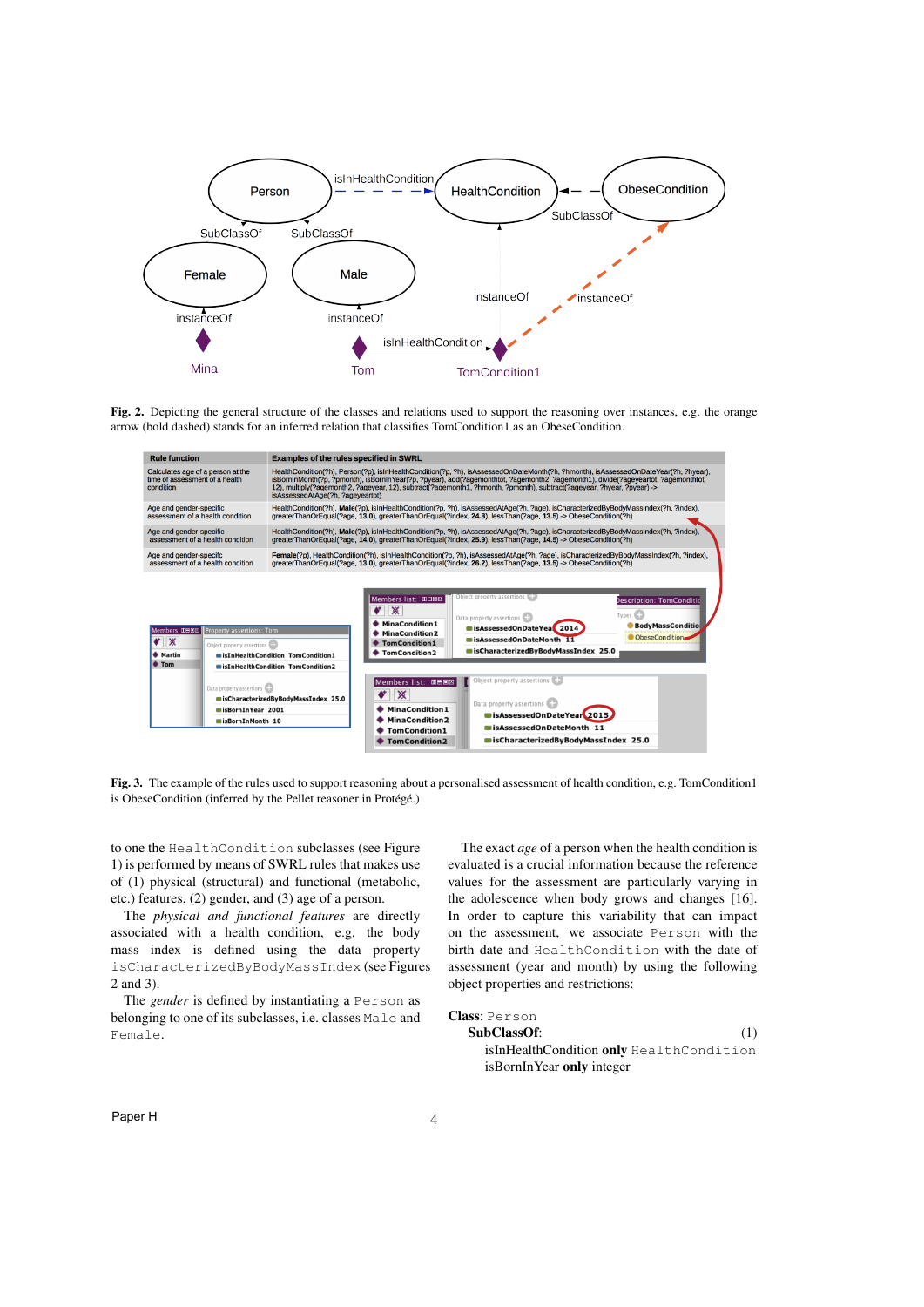| isBornInMonth only integer |  |  |
|----------------------------|--|--|
|----------------------------|--|--|

Class: HealthCondition SubClassOf: (2)

isAssessedAtAge only decimal isAssessedOnDateYear only integer isAssessedOnDateMonth only integer

Having the data related to the date of birth and time of assessment, we can apply a rule modelled in SWRL[9] in order to get an age value associated with a personal condition assessment (see Figure 3), so that all the needed elaborations can be performed by a reasoning tool without needing to interface with other applications.

We tested our ontology by instantiating the above mentioned classes and then running a reasoner (i.e. Pellet reasoner plug-in for Protégé<sup>4</sup>) to properly classify the health conditions. The example in Figure 3 shows an instance of a boy, named Tom, who is assigned two assessments of his health condition: TomCondition1 (assessed in November 2014), and TomCondition2 (assessed in November 2015). Since the reference value for the assessment of an obese condition changes with age (see the reference values in Figure 3), and in our example Tom's body mass index stays unchanged, only TomCondition1 is inferred to be *ObeseCondition*. The same reasoning can be performed with the instances of teenagers of different age and gender. We also specify the reference values relevant for assessment of other obesity-related categories of health condition (e.g. provided as measure of waist circumference) by defining a total of 74 SWRL rules. As a comparison, the work Scala et. al [20] contains approx. 40 rules.

The facts resulting from the reasoning can be saved into the ontology, thus actually enriching the knowledge. The ongoing work includes the extension of the ontology module with the formal specification of other relevant phenotypic features.

# **3 DISCUSSION AND FUTURE WORK**

We presented the initial steps performed in the ontology design related to the PEGASO project. We depicted how a public health concern such as *obesity* impacts the decisions about the most relevant classes and relations that are used to represent phenotype of teenager and to integrate various perspectives and domain specific knowledge. Specifically, we presented the preliminary results of the ontology that (1) targets the population of teenagers, (2) formally captures physical aspects of phenotype, (3) classifies health conditions according to the physical constitution (obesity-related classes),

(4) associates the condition of physical constitution with the personal assessment of the condition as age and gender dependent, (5) supports reasoning over instances, e.g. individual teenagers that may have assigned diverse conditions at different time points (age dependent assessment).

We are currently working on the design of an interlinked modular structure. Since our target is the phenotype of teenagers, in the future work we will consider to link our ontology with relevant phenotype ontologies<sup>5</sup>. In addition, we aim at joining the efforts in creating alignments [19, 7, 13] between our ontology and the reference terminologies and ontologies  $6$ , as well as foundational ontologies<sup>7</sup>.

## **ACKNOWLEDGEMENTS**

This work has been partially funded by the EU 7th Framework Programme under the grant agreements No: 610727, "Personalised Guidance Services for Optimising lifestyle in teenagers through awareness, motivation and engagement" (PEGASO). The project is compliant with the European and National legislations concerning the user safety and privacy. We would like to thank all the partners in the project, in particular Claudio Lafortuna, Giovanna Rizzo, and Sarah Tabozzi. We would especially like to thank Laura Cruz for her contribution during the early stages of the project.

#### **REFERENCES**

- [1]Camila Bezerra, Frederico Freitas, Jérôme Euzenat, Antoine Zimmermann, et al. Modonto: A tool for modularizing ontologies. In *Proc. 3rd workshop on ontologies and their applications (Wonto)*, 2008.
- [2]Maurizio Caon, Stefano Carrino, Renata Guarnieri, Giuseppe Andreoni, Claudio L Lafortuna, O Abou Khaled, and Elena Mugellini. persuasive system for obesity prevention in teenagers: a concept. In *Proceedings of the Second*

<sup>4</sup> http://clarkparsia.com/pellet/protege/

<sup>5</sup> http://bioportal.bioontology.org/ontologies/ MP

http://www.human-phenotype-ontology.org/

<sup>6</sup> http://ncit.nci.nih.gov/,

http://www.ihtsdo.org/snomed-ct/,

http://www.nlm.nih.gov/research/umls/,

http://bioportal.bioontology.org/ontologies/HL7,

http://www.who.int/classifications/icd/en/,

http://bioportal.bioontology.org/ontologies/UO, http://obi-ontology.org/

<sup>7</sup> BFO http://www.ifomis.org/bfo/, GFO [8], http:// www.onto-med.de/ontologies/gfo/, DOLCE [12], GALEN [18], the Foundational Model of Anatomy (FMA), http://sig. biostr.washington.edu/projects/fm/AboutFM.html